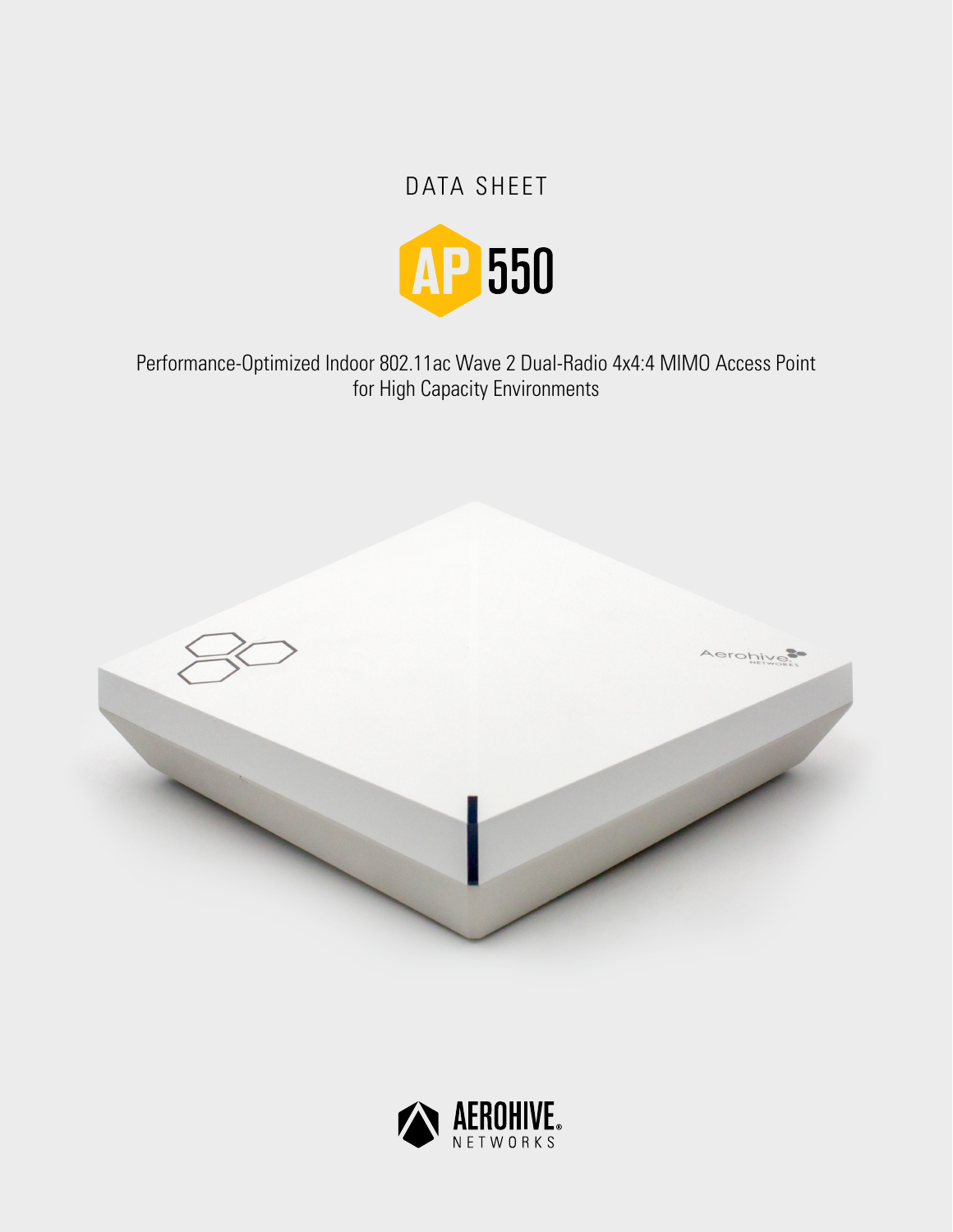

**AP550 is engineered for high performance in demanding environments, with aggregate data rates up to 3.46Gbps. AP550 features software defined radios that allow IT managers to enable 802.11ac 5 GHz performance on both radios. AP550 extends support to the next-generation Wi-Fi clients, such as smartphones, tablets, and high-performance laptops that have integrated 802.11ac Wave 2 support.**

With the underlying powerful HiveOS and innovative distributed Cooperative Control architecture, **AP550** brings to market a rich set of enterprise-grade features and best-in-class performance. In addition, the integrated BLE radio and a USB interface in the access point lay the foundation for a wide variety of deployment use-cases in IoT and proximity/ location-oriented services. The powerful, integrated software defined radios allow IT managers to enable 802.11ac performance on both radios to provide the best of coverage and capacity.

The AP550 benefits from an AI-driven Wi-Fi architecture capable of self-organizing, self-learning, self-healing and self-optimizing in the most challenging environments. Cooperative Control eliminates single points of failure and bottlenecks, delivering bulletproof stability and unbridled performance, perfectly complimenting the unrivalled capabilities of HiveOS - a stateful L2-L7 DPI firewall for context-based access security, advanced and customizable QoS for traffic optimization, intelligent meshing algorithms, Private Pre-Shared Key (PPSK) and much more.

All Aerohive APs can be centrally managed using Aerohive's out-of-band cloud network management system - *HiveManager*. HiveManager is an industry-leading and visionary approach to cloud-managed networking, built from the ground up to take full advantage of the SD-LAN and SD-WAN solution from Aerohive. Working in tandem with Aerohive's cutting-edge HiveOS, HiveManager leverages state-of-the-art cloud technology. Benefit from unified, full-stack management of Wi-Fi, switching and routing, centralized monitoring and configuration, real-time and historical reporting, simplified troubleshooting, integrated RF planner tools and much more.

HiveManager is available in two editions: *Connect* and *Select*. The Connect solution is bundled with Aerohive access points and switches and is free for the lifetime of the device. Connect is the perfect solution for those looking to provide robust, yet enterprise-grade connectivity, without having to invest in the full suite of management features. The optional upgrade to Select unlocks a slew of advanced features and capabilities that enhance network management, security and visibility.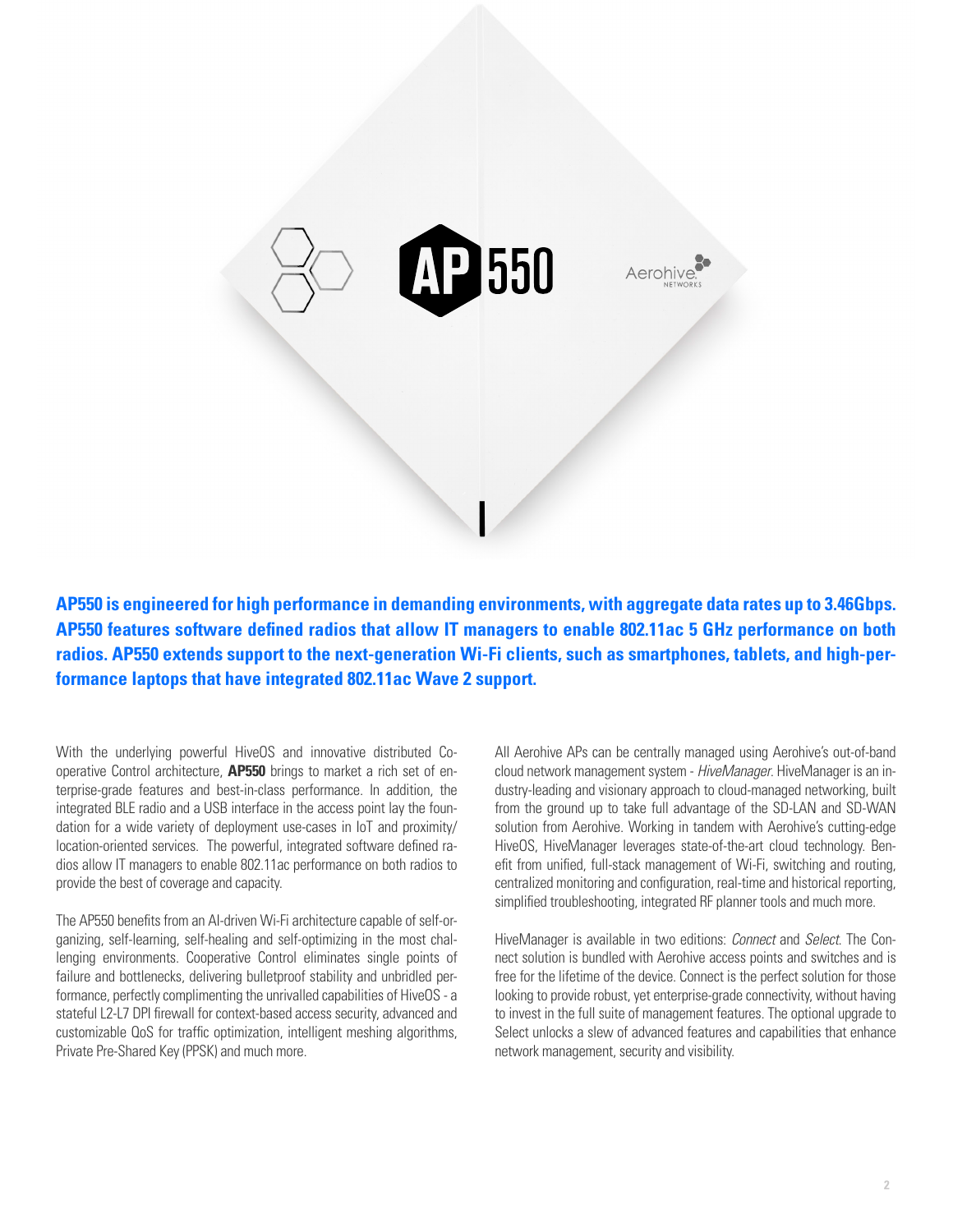## **Radio Specifications**

#### **802.11a**

- 5.150–5.850 GHz Operating Frequency
- Orthogonal Frequency Division Multiplexing (OFDM) Modulation
- Rates (Mbps): 54, 48, 36, 24, 18, 12, 9, 6 w/ auto fallback

## **802.11b**

- 2.4–2.5 GHz Operating Frequency
- Direct-Sequence Spread-Spectrum (DSSS) Modulation
- Rates (Mbps): 11, 5.5, 2, 1 w/auto fallback

## **802.11g**

- 2.4–2.5 GHz Operating Frequency
- Orthogonal Frequency Division Multiplexing (OFDM) Modulation
- Rates (Mbps): 54, 48, 36, 24, 18, 12, 9, 6 w/ auto fallback

## **802.11n**

- 2.4–2.5 GHz & 5.150–5.850 GHz Operating Frequency
- Rates (Mbps): MCS0–MCS23 (6.5Mbps 300Mbps)
- 4x4 4-Stream Multiple-In, Multiple-Out (MIMO) Radio
- HT20 High-Throughput (HT) Support for 2.4 GHz and 5 GHz
- HT40 High-Throughput (HT) Support for 5 GHz
- A-MPDU and A-MSDU Frame Aggregation

## **802.11ac**

- 5.150–5.850 GHz Operating Frequency
- 802.11ac Modulation (256-QAM)
- $\bullet$  Rates (Mbps): MCS0-MCS9 (6.5Mbps 1733Mbps), NSS = 1-4.
- 4x4 4-Stream Multiple-In, Multiple-Out (MIMO) Radio
- VHT20/VHT40/VHT80 support

## **Interfaces**

- Two Autosensing 10/100/1000 BASE-T Ethernet ports. PoE (Power over Ethernet 802.3af) capability on both ports for redundancy and high availability
- RJ-45 console port
- Standard USB port

#### **Power Specificatons**

• IEEE 802.3at PoE+ Power required for full 4x4:4 MU-MIMO, dual 5 GHz, USB, BLE and 2 Ethernet ports to operate\*

## **Power Options**

• Power Draw: Typical 10.5W, Max 12.9W Typical DC 16.9W, Max DC 21.6W

## **Physical**

- WxDxH: 8.15" x 8.15" x 2.17" (208mm x 208mm x 55mm)
- Weight: 2.4 lbs (1.1 Kg)

## **Antennas**

- 12x WiFi internal antennas (4x 2.4 GHz antennas and 8x 5 GHz antennas)
- 1x BLE internal antenna

## **Mounting**

- Desktop
- Wall Mount *(included)*
- Ceiling Tile flush 15/16" *(included)*
- Ceiling Tile Recessed 15/16", 3/8", 9/16" sold as an accessory
- Ceiling Tile flush 3/8", 9/16" sold as an accessory
- Suspend Mount sold as an accessory
- Plenum Mount sold as an accessory
- Silhouette and Interlude sold as an accessory
- TPM chip for added security

### **Environmental**

- Operating: 0 to +40°C, Storage: -40 to +70°C
- Humidity: 95%

## **Environmental Compliance**

• UL2043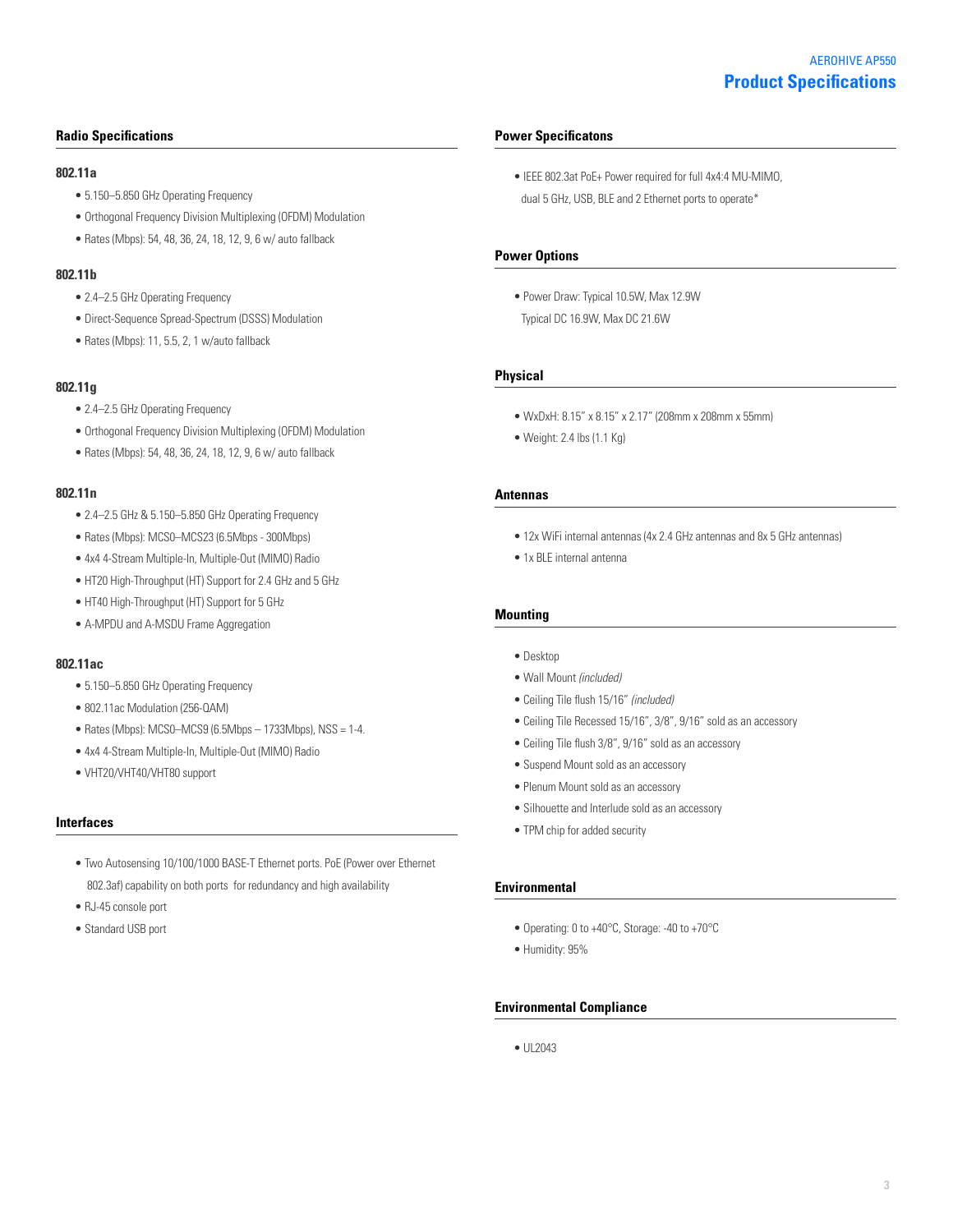## **Power - 2.4 GHz**

| <b>CHANNEL</b>  | <b>DATA RATE</b>    | <b>POWER (dBm)</b> |
|-----------------|---------------------|--------------------|
| 11 <sub>b</sub> | 1-11 Mbps           | 21                 |
| 11g             | 6 Mbps              | 20                 |
|                 | 36 Mbps             | 18                 |
|                 | 48 Mbps             | 17                 |
|                 | 54 Mbps             | 16                 |
| <b>11n HT20</b> | MCS7, 15, 23        | 16                 |
|                 | MCS6, 14, 22        | 17                 |
|                 | MCS5, 13, 21        | 18                 |
|                 | MCS0-4, 8-12, 16-20 | 20                 |

| <b>CHANNEL</b>  | <b>DATA RATE</b> | <b>SENSITIVITY</b> |
|-----------------|------------------|--------------------|
| 11 <sub>b</sub> | 1 Mbps           | $-100$             |
|                 | 11 Mbps          | $-93$              |
| 11g             | 6 Mbps           | $-95$              |
|                 | 36 Mbps          | $-86$              |
|                 | 48 Mbps          | $-82$              |
|                 | 54 Mbps          | $-80$              |
| <b>11n HT20</b> | MCS0, 8, 16      | $-95$              |
|                 | MCS5, 13, 21     | $-81$              |
|                 | MCS6, 14, 22     | $-79$              |
|                 | MCS7, 15, 23     | $-77$              |

## **Power - 5 GHz**

| <b>CHANNEL</b>  | <b>DATA RATE</b>       | POWER (dBm) |
|-----------------|------------------------|-------------|
| 11a             | 6 Mbps                 | 19          |
|                 | 36 Mbps                | 18          |
|                 | 48 Mbps                | 16          |
|                 | 54 Mbps                | 15          |
| <b>11n HT20</b> | MCS7, 15, 23           | 15          |
|                 | MCS6, 14, 22           | 16          |
|                 | MCS5, 13, 21           | 18          |
|                 | MCS0-4, 8-12, 16-20    | 19          |
| 11n HT40        | MCS7, 15, 23           | 14          |
|                 | MCS6, 14, 22           | 16          |
|                 | MCS5, 13, 21           | 18          |
|                 | MCS0-4, 8-12, 16-20    | 19          |
| 11ac VHT        | 2560AM @ 3/4 Code Rate | 12          |
|                 | 2560AM @ 5/6 Code Rate | 11          |

## **Receive Sensitivity - 5 GHz**

**Receive Sensitivity - 2.4 GHz**

| <b>CHANNEL</b>   | <b>DATA RATE</b> | <b>SENSITIVITY</b> |
|------------------|------------------|--------------------|
| 11a              | 6 Mbps           | $-95$              |
|                  | 36 Mbps          | $-86$              |
|                  | 48 Mbps          | $-81$              |
|                  | 54 Mbps          | $-80$              |
| <b>11n HT20</b>  | MCS0, 8, 16      | $-91$              |
|                  | MCS5, 13, 21     | $-78$              |
|                  | MCS6, 14, 22     | $-76$              |
|                  | MCS7, 15, 23     | $-74$              |
| 11n HT40         | MCS0, 8, 16      | $-88$              |
|                  | MCS5, 13, 21     | $-75$              |
|                  | MCS6, 14, 22     | $-73$              |
|                  | MCS7, 15, 23     | $-71$              |
| <b>11ac HT20</b> | Code Rate 3/4    | $-65$              |
|                  | Code Rate 5/6    | $-63$              |
| <b>11ac HT40</b> | Code Rate 3/4    | $-62$              |
|                  | Code Rate 5/6    | $-60$              |
| <b>11ac HT80</b> | Code Rate 3/4    | $-59$              |
|                  | Code Rate 5/6    | $-57$              |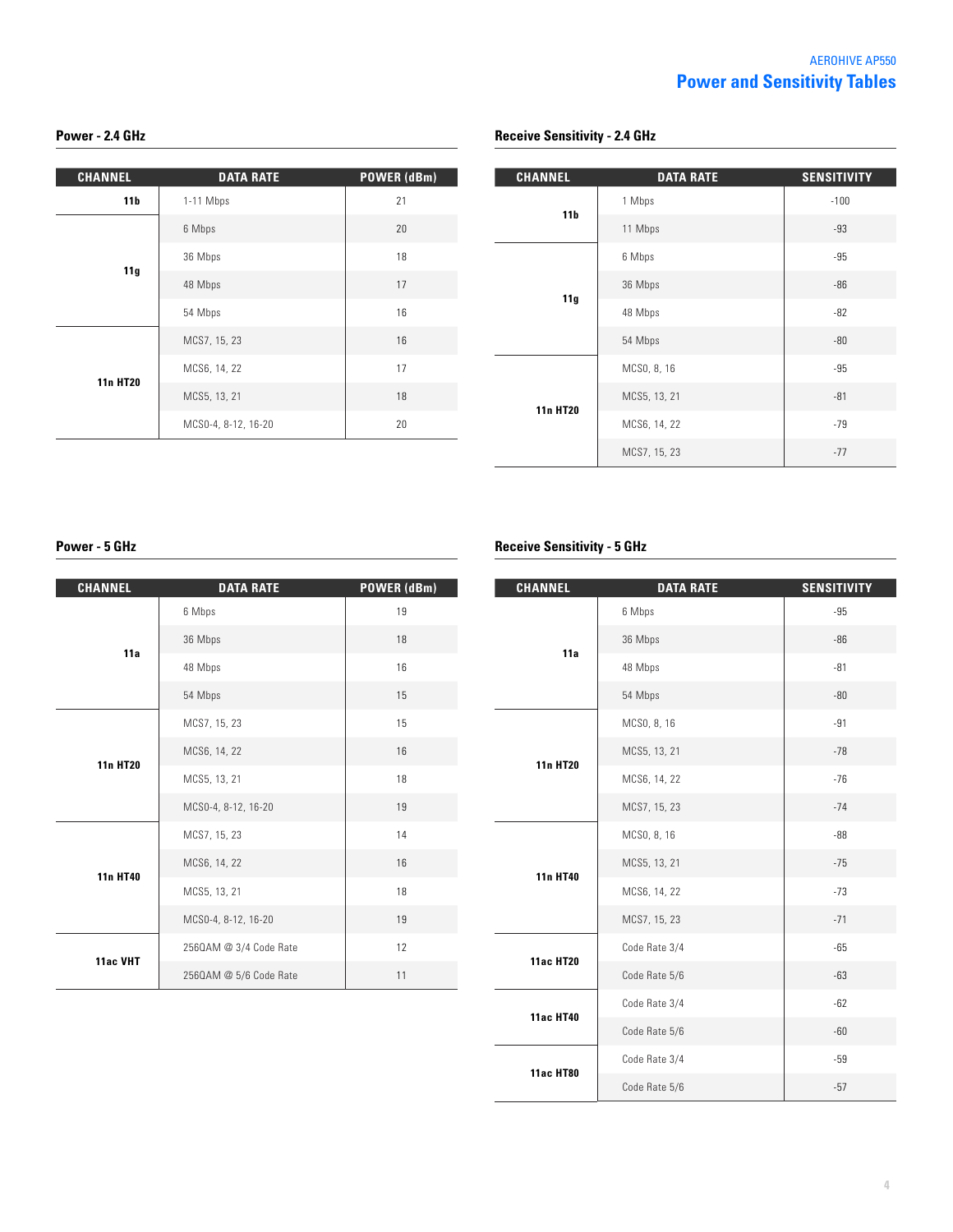## **Radiation Patterns – Azimuth & Elevation** AEROHIVE AP550





**Azimuth - 5 GHz**



**Elevation - 5 GHz**

**Elevation - 2.4 GHz**